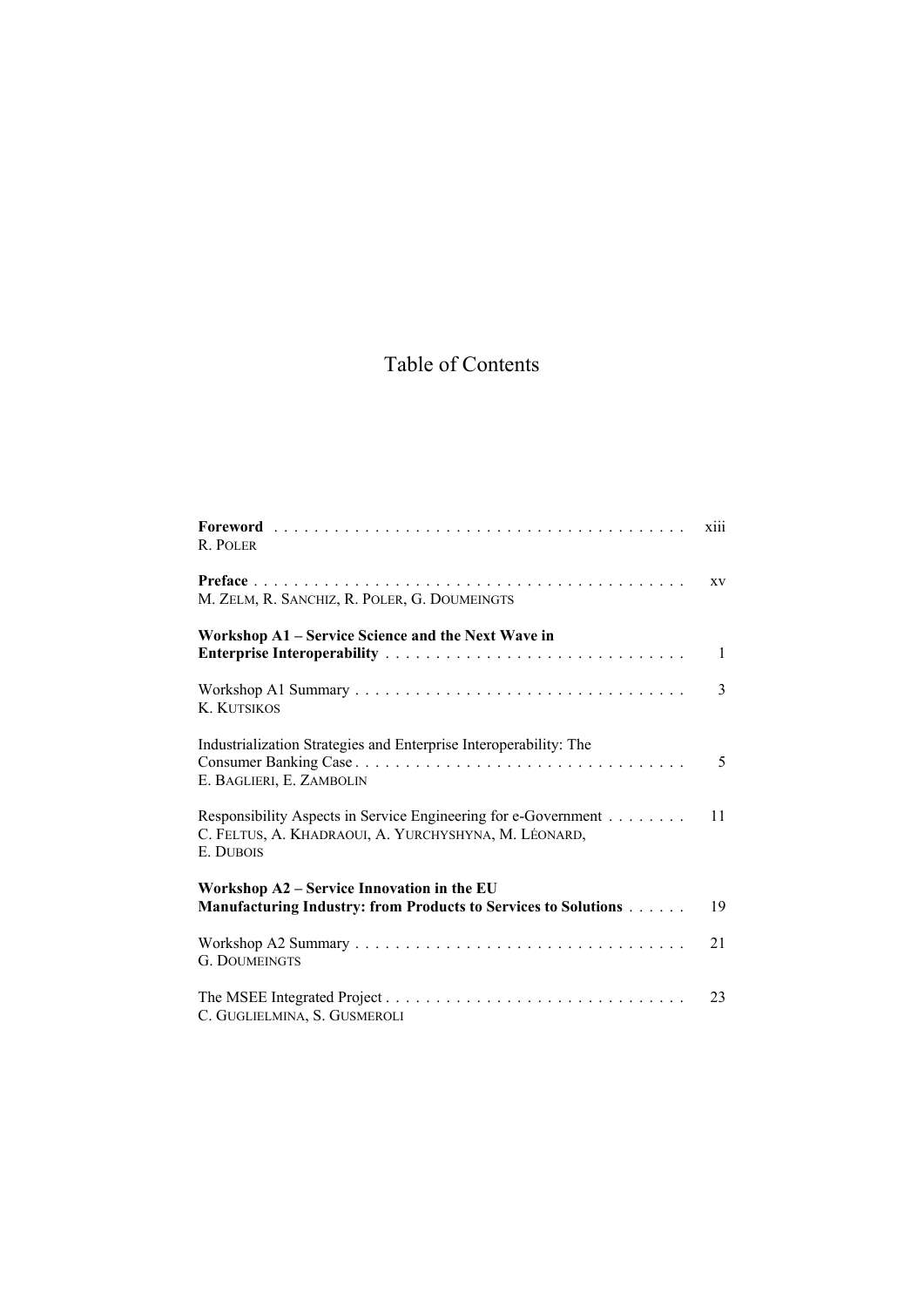## vi Enterprise Interoperability

| Applying FI Core Platform to Manufacturing Service Ecosystems<br>A. FRIESEN                                                  | 31  |
|------------------------------------------------------------------------------------------------------------------------------|-----|
| X. XIAOFEI, N. LANSHUN, Z. DECHEN, J. LARTIGAU                                                                               | 39  |
| "A roadmap of ICT for Manufacturing in the<br>M. TAISCH, G. TAVOLA                                                           | 47  |
| Workshop A3 – Interoperability for Crisis Management (I-CriMa)                                                               | 55  |
| F. BÉNABEN                                                                                                                   | 57  |
| Crisis Management Workflow Deduction and Orchestration in a<br>F. BÉNABEN, C. HANACHI, V. CHAPURLAT, N. SALATGÉ, J.P. PIGNON | 59  |
| Towards an Agile Information Decision Support System<br>G. MACÉ RAMÈTE, M. LAURAS, F. BÉNABEN, J. LAMOTHE                    | 67  |
| Towards an Interoperable IT Platform for Better Coordination of<br>M. LAURAS, A. CHARLES, S. TRUPTIL, F. BÉNABEN             | 75  |
| Workshop B1 - Architecture Modeling for the Future Internet<br>Enabled Enterprise (AMFInE)                                   | 83  |
| M. VAN SINDEREN                                                                                                              | 85  |
| Preparing the Future Internet for ad-hoc Business<br>M. VAN SINDEREN, R. LAGERSTRÖM, M. EKSTEDT, P. JOHNSON                  | 87  |
| Generating Dynamic Cross-organizational Process Visualizations<br>M. HAUDER, F. MATTHES, S. ROTH, C. SCHULZ                  | 95  |
| M. BIAGI, R. GUANCIALE                                                                                                       | 103 |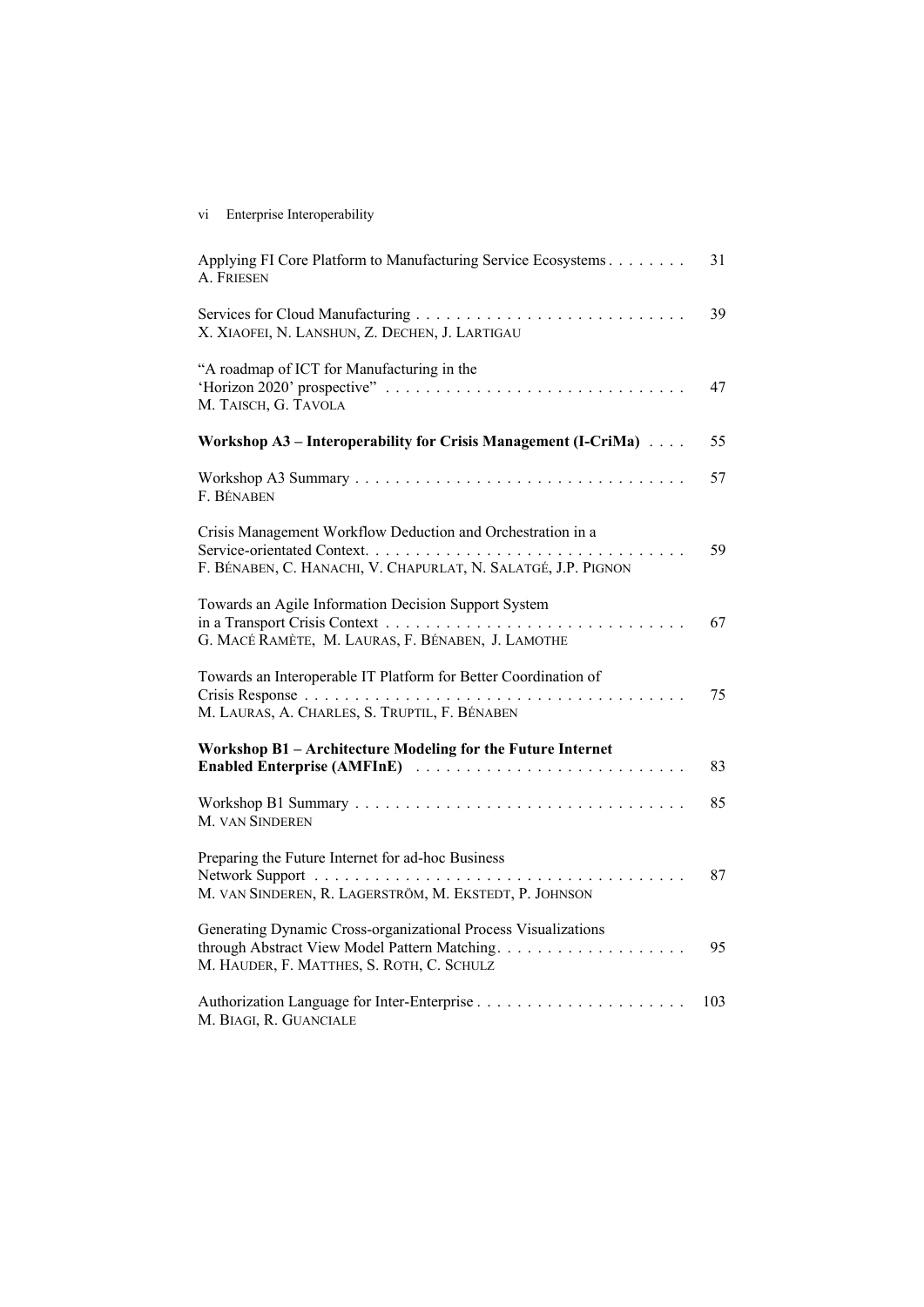| Architecture Modeling for Interoperability Analysis on the<br>J. ULLBERG, R. LAGERSTRÖM, M. VAN SINDEREN, P. JOHNSON                                                                                  | 111 |
|-------------------------------------------------------------------------------------------------------------------------------------------------------------------------------------------------------|-----|
| A Model-driven Approach to Achieve Enterprise Collaboration with<br>Interoperable Services and Situational Awareness.<br>F. BÉNABEN, H. PINGAUD                                                       | 119 |
| Workshop B2 - Intelligent Manufacturing Networks (iNet):                                                                                                                                              | 127 |
| L. CANETTA                                                                                                                                                                                            | 129 |
| M. DÍAZ-MADROÑERO, J. MULA, D. PEIDRO                                                                                                                                                                 | 133 |
| R. SANCHIS, R. POLER                                                                                                                                                                                  | 139 |
| Methodological Support for Collaborative and Non-Hierarchical<br>Network Operation for Complex Product Manufacturing<br>A.H.M. SHAMSUZZOHA, T. KANKAANPÄÄ, L. CARNEIRO,<br>R. FORNASIERO              | 145 |
| Methodology for Supplier Incentivization in the Machinary<br>G. SCHUH, T. POTENTE, T. JASINSKI, T. FROITZHEIM                                                                                         | 153 |
| Tools for Supporting Collaborative Processes in Non-Hierarchical<br>B. ANDRÉS, R. POLER                                                                                                               | 161 |
| Workshop B3 - Advanced Results in Model Driven Interoperability<br>(MDI)/Service Oriented Architecture (SOA) Innovation                                                                               | 167 |
| Y. DUCQ, G. DOUMEINGTS                                                                                                                                                                                | 169 |
| Achieving Interoperability via Model Transformation<br>within the MDI $\ldots \ldots \ldots \ldots \ldots \ldots \ldots \ldots \ldots \ldots \ldots$<br>E.M. SILVA, C. AGOSTINHO, R. JARDIM-GONCALVES | 171 |
|                                                                                                                                                                                                       |     |

Table of Contents vii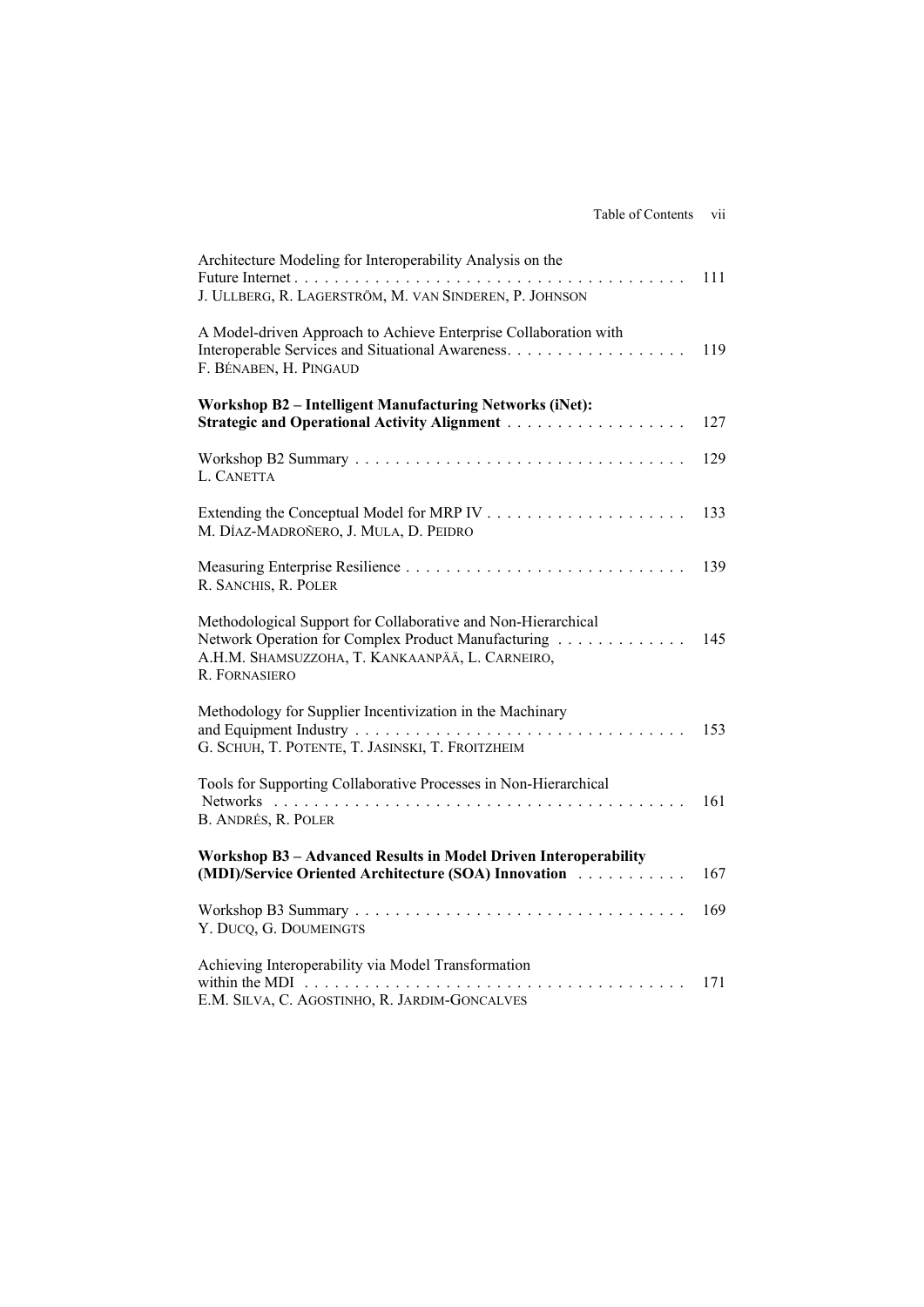## viii Enterprise Interoperability

| A Model Driven Approach for the Modeling of Services in a<br>D. CHEN, Y. DUCQ, G. DOUMEINGTS, G. ZACHAREWICZ, T. ALIX                                                         | 181 |
|-------------------------------------------------------------------------------------------------------------------------------------------------------------------------------|-----|
| Model-driven Engineering of Mediation Information System:<br>Application to the ISTA3 Use-case<br>N. BOISSEL-DALLIER, F. BÉNABEN, H. PINGAUD                                  | 189 |
| A Model Driven Ontology-based Approach for Manufacturing<br>N. CHUNGOORA, R. YOUNG, G. GUNENDRAN, Z. USMAN, N. ANJUM,<br>C. PALMER, J. HARDING, K. CASE, A.F. CUTTING-DECELLE | 197 |
| Workshop C1 - Factories of the Future - Enabling Interoperability                                                                                                             | 205 |
| S. KOUSSOURIS, R. JARDIM-GONCALVES                                                                                                                                            | 207 |
| Management of Dynamic Furniture Manufacturing Networks<br>J. FERREIRA, M. FERRO DE BECA, M.J. NUNEZ, R. JARDIM-GONCALVES                                                      | 209 |
| Competence Management for Collaborative Manufacturing<br>J. BAL, S.M. NABAVIEH                                                                                                | 219 |
| Anything Relationship Management as a basis for Global Process<br>J. BRITSCH, B. KÖLMEL                                                                                       | 227 |
| Partner Selection and Management Issues in Dynamic<br>K. GEORGOULIAS, N. PAPAKOSTAS, G. CHRYSSOLOURIS                                                                         | 235 |
| EPES System - Innovative System for Optimization of the Product<br>M. SORLI, A. ARMIJO, L. GARCÍA-ZAMBRANO                                                                    | 243 |
| Interoperability for a Networked Enterprise based on a Cloud Computing<br>M. KHALFALLAH, N. FIGAY, M. BARHAMGI, P. GHODOUS                                                    | 251 |
| Semantic-driven Autonomic Service Bus<br>a a a a a a<br>C. DIOP, E. EXPOSITO, K. DRIRA, C. CHASSOT                                                                            | 259 |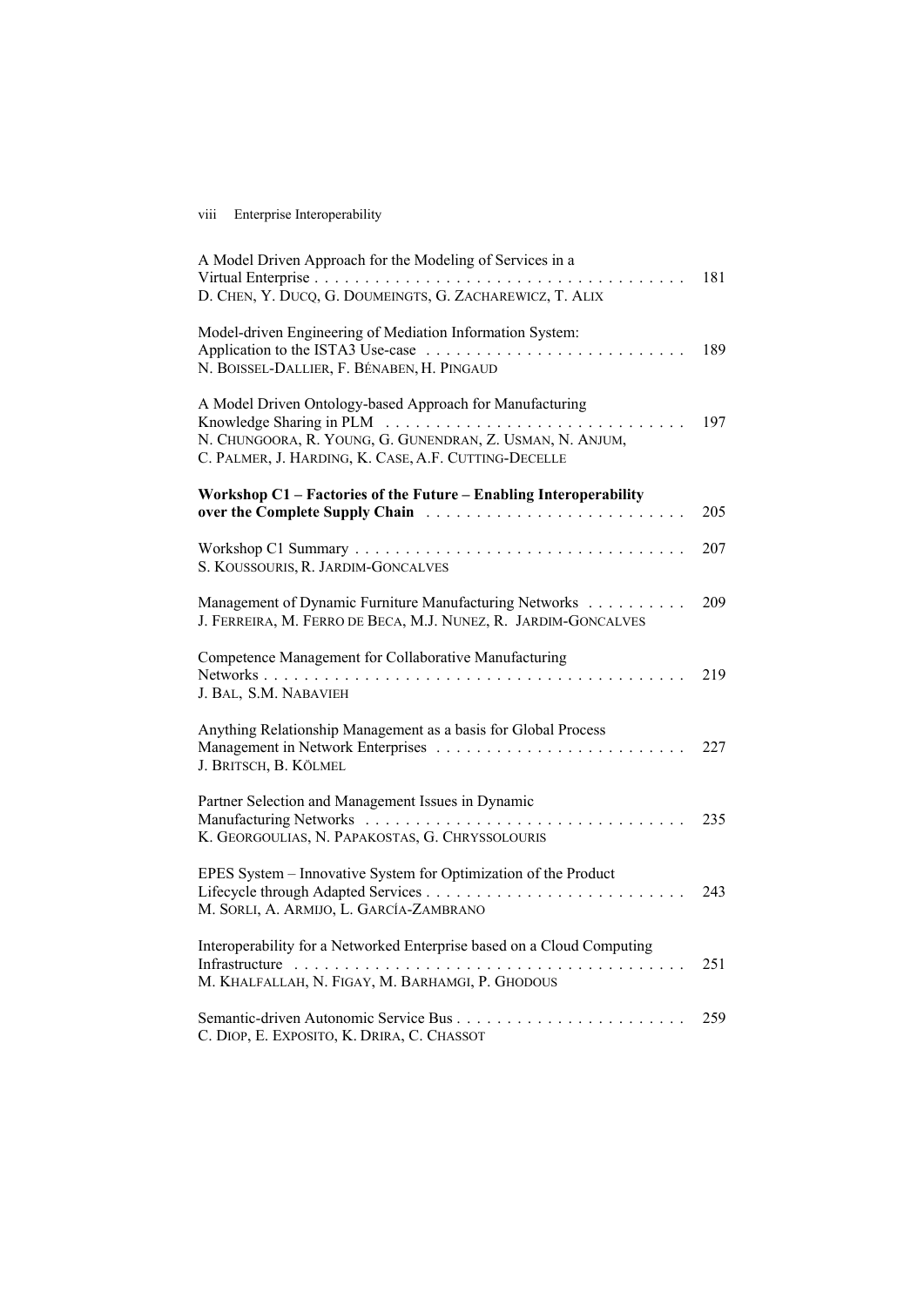|  | Table of Contents | 1Х |
|--|-------------------|----|
|  |                   |    |

| Towards a Novel Framework for Handling Multi-level SLA in<br>I. GUIDARA, N. GUERMOUCHE, T. CHAARI, S. TAZI         | 267 |
|--------------------------------------------------------------------------------------------------------------------|-----|
| User Experience Enhanced Smart Search for<br>S. GAFFAROĞLU, E. GÜLGENER                                            | 275 |
| E. GOUROVA, K. TOTEVA                                                                                              | 283 |
| Workshop C2 - A Future Vision for Manufacturing Enterprise                                                         |     |
|                                                                                                                    | 291 |
| R. YOUNG                                                                                                           | 293 |
| Digital Ecosystems Vision for Manufacturing Enterprise                                                             |     |
| R. DE JUAN-MARÍN, V. MATOSES, R. DARÍO FRANCO                                                                      | 295 |
| Missing Interoperability in Industrial Implementations<br>F.-W. JAEKEL                                             | 303 |
| Manufacturing Enterprise Interoperability:<br>N.K. HASTILOW, R.I. YOUNG                                            | 309 |
| Workshop C3 - Delivering a Competitive Edge to Small- and                                                          |     |
|                                                                                                                    | 315 |
| G. BHULLAR, A. ORTIZ                                                                                               | 317 |
| Lean Manufacturing Implementation in Small and Medium Enterprises<br>G.G.M.P. DA SILVA, D. FERRARI TUBINO          | 319 |
| EU Funded Projects - Best Tools for Interoperability Enhancement<br>A.P. MINASOWICZ, P.O. NOWAK, J. J. ZAWISTOWSKI | 331 |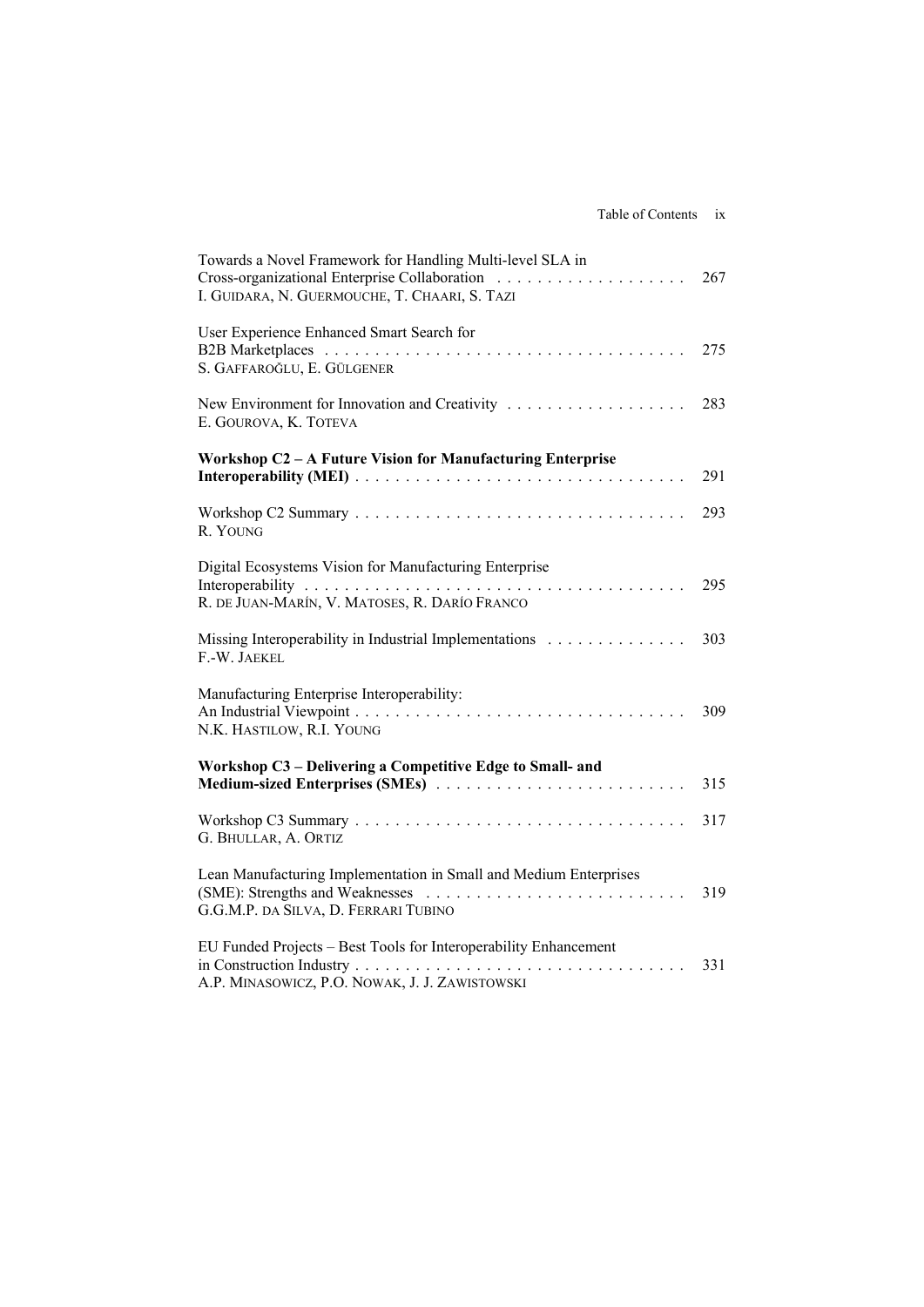## x Enterprise Interoperability

| Workshop D3 - A Science Base for Enterprise Interoperability                                                      | 339 |
|-------------------------------------------------------------------------------------------------------------------|-----|
| K. POPPLEWELL                                                                                                     | 341 |
| Towards the Definition of a Science Base for Enterprise Interoperability:<br>K. POPPLEWELL                        | 343 |
| Interoperability Body of Knowledge: the Genesis for Enterprise<br>R. JARDIM-GONCALVES, A. GRILO, C. AGOSTINHO     | 351 |
| Towards a Convergence of Enterprise Interoperability and the<br>P. ASSOGNA, M. M. MISSIKOFF                       | 359 |
| Sustainable Interoperability Framework for Supporting<br>C. COUTINHO, A. CRETAN, R. JARDIM-GONCALVES              | 365 |
| How System Theory Supports a Science for Enterprise<br>Y. DUCQ, G. DOUMEINGTS, D. CHEN                            | 373 |
| Workshop E1 - Enterprise Interoperation Management (EIM)                                                          | 381 |
| F.-W. JAEKEL, Y. DUCQ                                                                                             | 383 |
| Business Intelligence and Enterprise Interoperability: Literature Review<br>S. BINOBAID and I. FAN                | 385 |
| Workshop E2 - Standards Improving Enterprise Interoperability<br>Benefits for a Service-oriented Future Internet. | 395 |
| P. DE SABBATA, D. CHEN                                                                                            | 397 |
| J. GONZÁLEZ, C. DÄNEKAS, J. TREFKE, M. USLAR                                                                      | 401 |